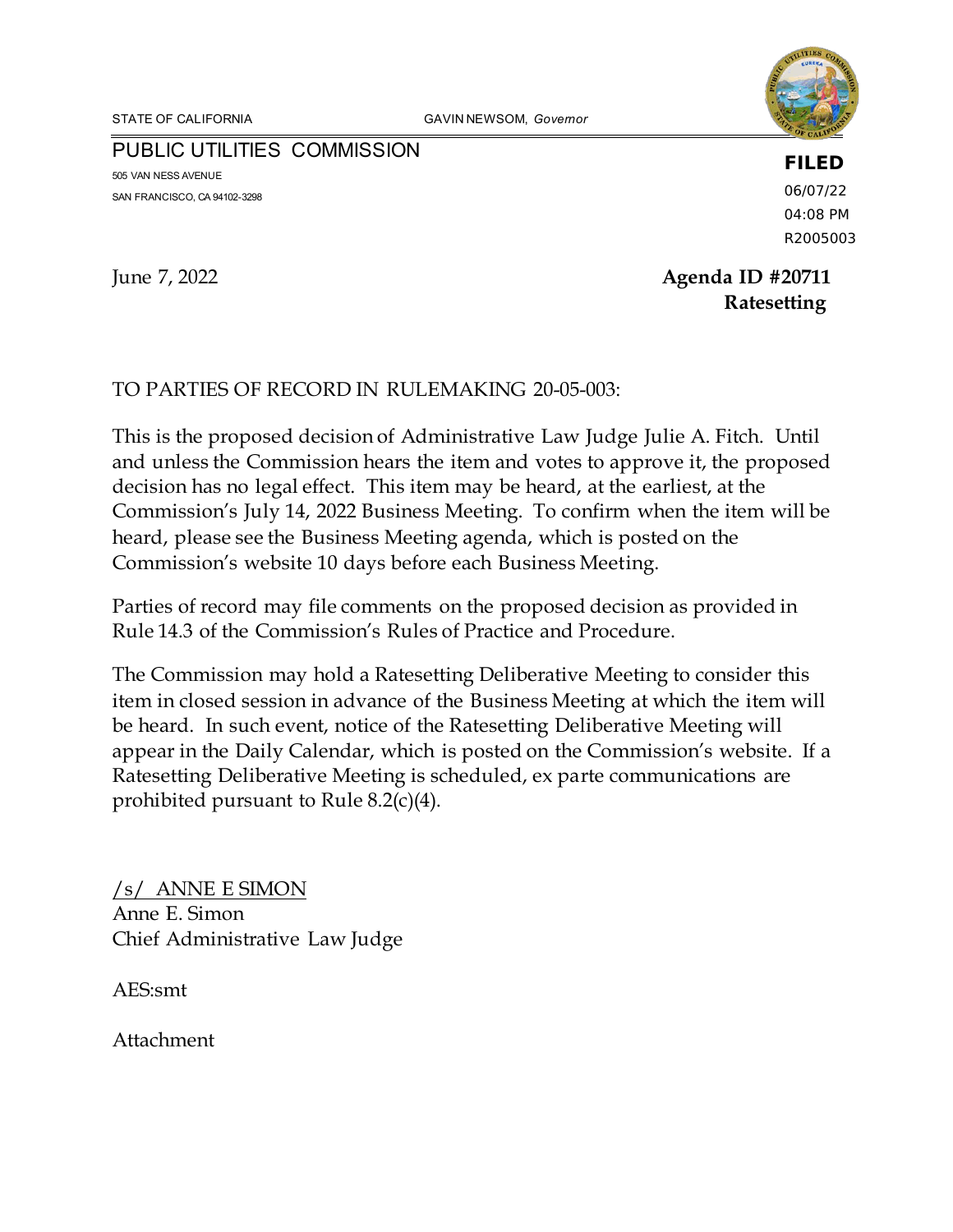# Decision **PROPOSED DECISION OF ALJ FITCH (Mailed 6/7/2022)**

### **BEFORE THE PUBLIC UTILITIES COMMISSION OF THE STATE OF CALIFORNIA**

Order Instituting Rulemaking to Continue Electric Integrated Resource Planning and Related Procurement Processes.

Rulemaking 20-05-003

### **CORRECTION TO DECISION 22-02-004**

#### **Summary**

This decision grants, in part, a petition for modification of the California Large Energy Consumers Association (CLECA) of the 2021 Preferred System Plan Decision 22-02-004. In the course of revising the proposed decision in response to comments, an error was introduced that mischaracterized CLECA's membership and purpose. This decision corrects that error.

This proceeding remains open.

### **1. Background**

In Decision (D.) 22-02-004, the Commission adopted the 2021 Preferred System Plan. The original proposed decision issued for comment did not include any description of the California Large Energy Consumers Association (CLECA).

The final version of the decision, as revised in response to comments of the Protect Our Communities Foundation (PCF), ultimately included a reference to CLECA, grouped with other organizations that are owners and operators of gas-fired generators.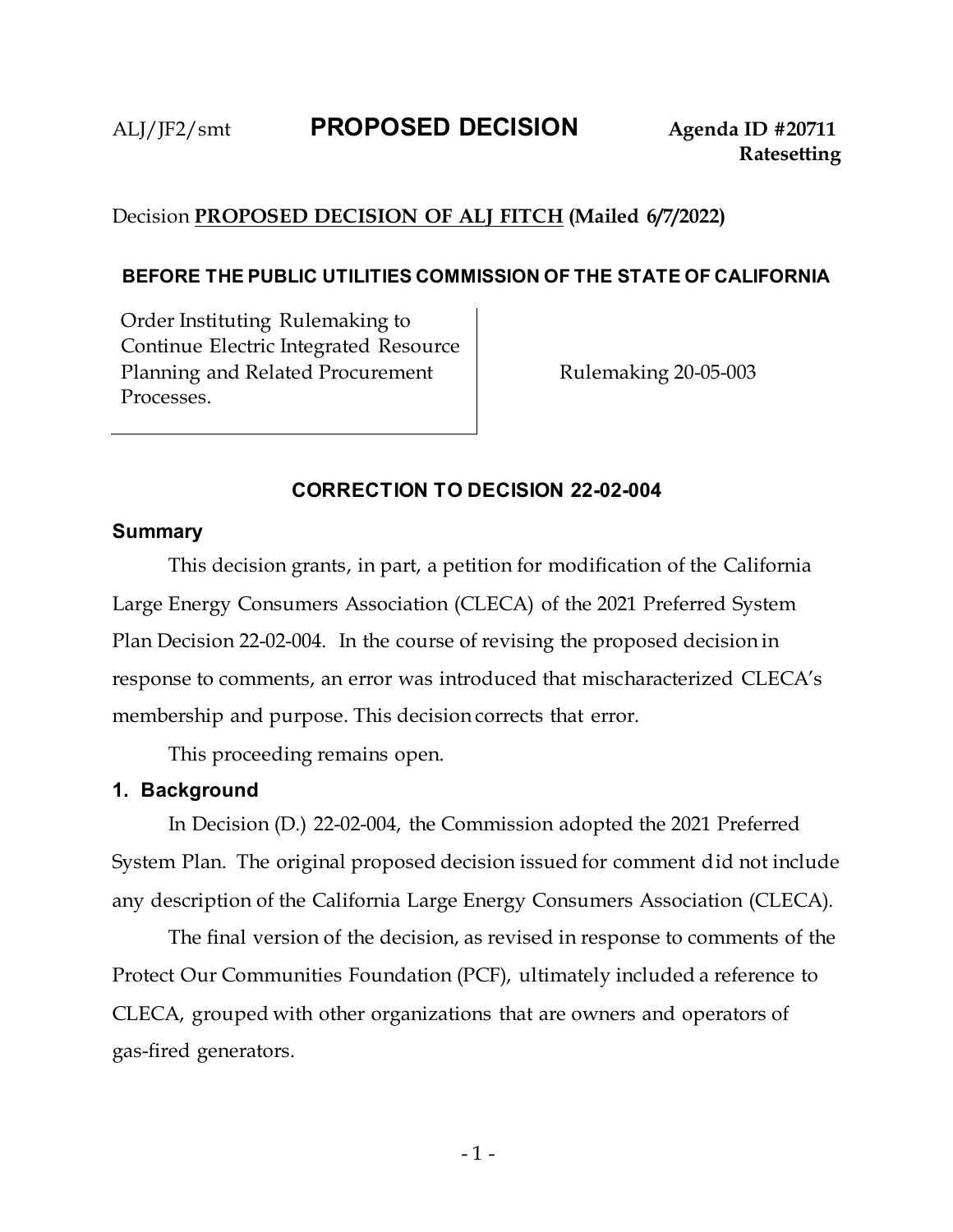The language in question appears on page 131 of the final decision, and reads as follows:

Ultimately, parties were split on whether the Commission should allow natural gas upgrades to count toward [mid-term reliability] MTR requirements. Parties representing [load serving entities] LSEs (Joint [community choice aggregators] CCAs, [Pacific Gas and Electric Company] PG&E), consumer advocates ([Public Advocates Office] Cal Advocates, [Protect Our Communities Foundation] PCF, [California Environmental Justice Alliance] CEJA), environmental parties ([Environmental Defense Fund] EDF, [Union of Concerned Scientists] UCS, Sierra Club, [Natural Resources Defense Council] NRDC, [Defenders of Wildlife] DOW), and a business group ([Advanced Energy Economy] AEE) opposed counting gas upgrades toward MTR requirements. Owners and operators of gas-fired generators and their trade association groups generally supported procurement of gas-fired resources (CLECA, Calpine, Diamond, [Independent Energy Producers] IEP) as did [Alliance for Retail Energy Markets] AReM and Shell [Energy].<sup>1</sup>

## **2. Petition for Modification**

On March 11, 2022, CLECA filed a petition for modification (PFM) of D.22-02-004 seeking a correction to what CLECA characterizes as a mischaracterization of its membership and purpose, stating that it does not represent gas-fired generators with capacity available for procurement.

CLECA includes a description of its membership as follows, and notes that a similar description is included in its motion for party status and most of its comments filed in this proceeding:

CLECA is an organization of large, high load factor industrial customers located throughout the state; the members are in the cement, steel, industrial gas, pipeline, beverage, cold

<sup>1</sup> D.22-02-004 at 131.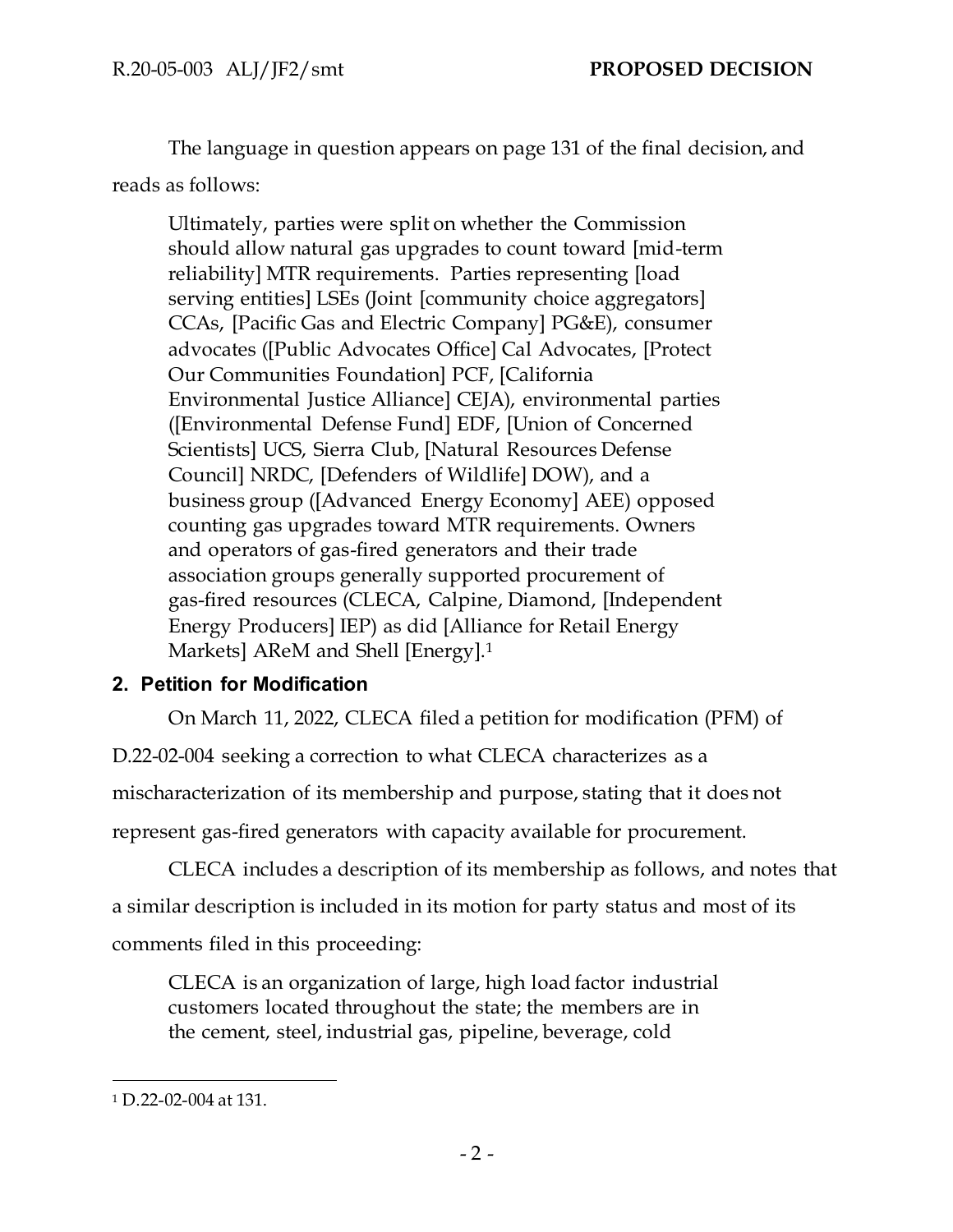storage, and minerals processing industries, and share the fact that electricity costs comprise a significant portion of their costs of production. Some members are bundled customers, others are Direct Access (DA) customers, and some are served by Community Choice Aggregators (CCAs); a few members have onsite renewable generation. CLECA has been an active participant in Commission regulatory proceedings since the mid1980s, and all CLECA members engage in Demand Response (DR) programs to both promote grid reliability and help mitigate the impact of the high cost of electricity in California on the competitiveness of manufacturing. CLECA members have participated in the Base Interruptible Program (BIP) and its predecessor interruptible and non-firm programs since the early 1980s.<sup>2</sup>

CLECA's PFM notes correctly that the proposed decision was revised in response to comments from PCF requesting that the decision establish the affiliates of the parties. CLECA notes that it was unable to alert the Commission to this mischaracterization of its organization because the revised decision was issued only two days before the decision was adopted.

To remedy this, CLECA recommends that its name be deleted from the reference to the comments from owners and operators of gas-fired generators, and that the following sentence be added: "CLECA, an organization of large customers that participate in demand response, recommended a middle-of-theroad approach focused on reliability."<sup>3</sup>

#### **3. Response to Petition for Modification**

On April 11, 2022, PCF filed a response to the CLECA PFM of D.22-02-004. PCF responds that the decision characterized CLECA accurately and the decision should not be revised.

<sup>2</sup> CLECA Petition for Modification of D.22-02-004 at 3.

<sup>3</sup> *Ibid*., at 6.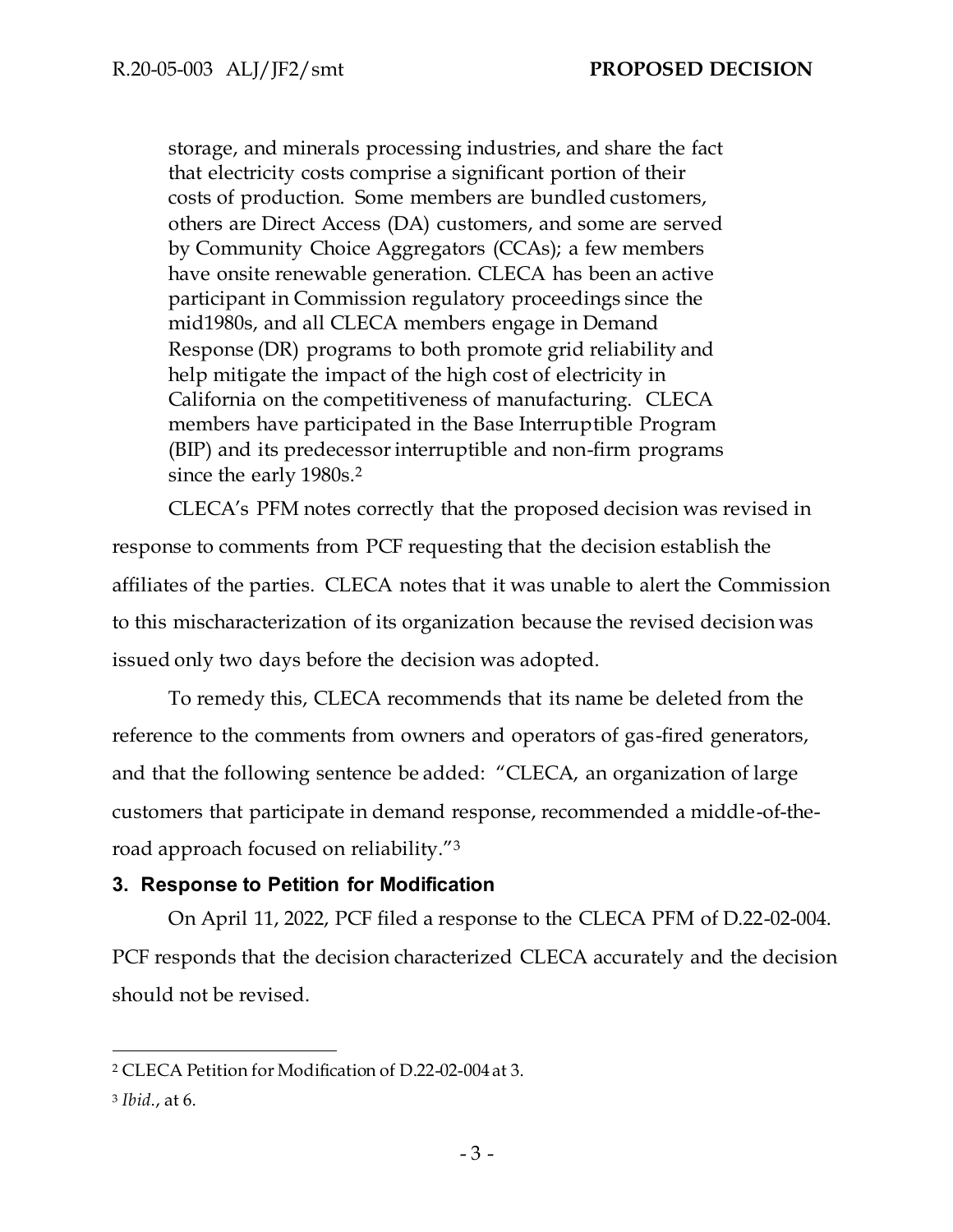To support this position, PCF states that it submitted a data request to CLECA to determine how many of CLECA's members own gas-fired generation and how much capacity of each those members own but claims that CLECA refused to answer the data request.

PCF states that, "at a minimum, prior to considering changes to D.22-02-004, it would be reasonable for CLECA to be ordered to respond to PCF's data request and to provide a copy of the response to the Commission so that the Commission has a better understanding of CLECA members' positions regarding generation and procurement issues."<sup>4</sup>

PCF's response characterizes CLECA's arguments as in favor of gas-fired generation capacity, "couched as requests to retain reliability."<sup>5</sup> PCF then goes on to make arguments about how reliability can be maintained while using far less fossil-fuel-based electricity generation than currently used in California, how fossil fuel use leads to population displacement, societal instability, economic destruction, and human suffering. PCF argues that climate change costs trillions of dollars, causes wars, and causes human suffering worldwide.

Ultimately, PCF requests that the Commission reject CLECA's PFM.

#### **4. Discussion**

CLECA's PFM presents a straightforward question about an organization's ability to characterize its own membership and correct what it perceives as a misimpression left by a Commission decision. CLECA is well-known to this Commission, with decades of experience representing the interests of large energy consumers in Commission proceedings.

<sup>4</sup> PCF response to CLECA PFM at 2.

<sup>5</sup> *Ibid*., at 3.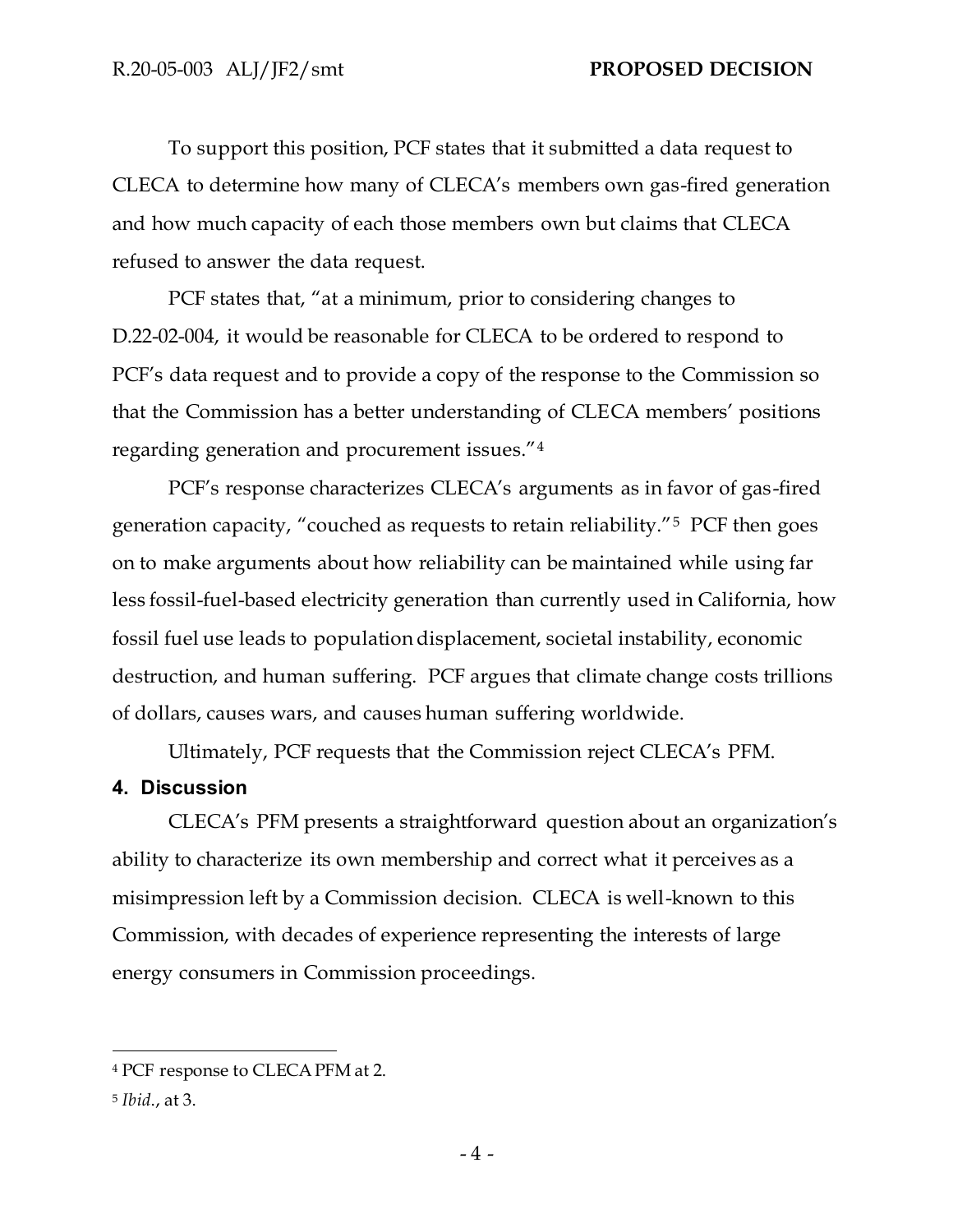Whether or not some of CLECA's members may own back-up generation or other forms of self-generation does not negate the fact that the association represents organizations that are primarily large consumers of energy in California.

In a similar fashion, it is likely that many intervenors representing California residential consumers before the Commission have some members who own diesel back-up generation for their homes, but that does not make those consumer organizations representatives of fossil-fuel generation interests.

Large energy consumers, in particular, often have complex operations that involve both production and consumption of energy. The details are not as black and white as PCF's response to the PFM would suggest.

Further, the changes made in response to PCF's original comments on the proposed decision before it became D.22-02-004, characterizing CLECA's role, did not affect the outcome of the decision. The Commission rejected allowing fossil-fueled generation to count toward the requirements of D.21-06-035.

In addition, stating CLECA's position on the matter does not require summarizing their recommendation as "middle of the road." Rather, the decision can simply state CLECA's position.

Ultimately, CLECA and the consumers it represents were mischaracterized from CLECA's point of view, because editing of large documents in response to voluminous comments on a proposed decision is often done very quickly. To remedy the entire situation, the language on page 131 of D.22-02-004 will be corrected to read as follows (additions in *underline*; deletions in strikethrough):

Ultimately, parties were split on whether the Commission should allow natural gas upgrades to count toward MTR requirements. Parties representing LSEs (Joint CCAs, PG&E), consumer advocates (Cal Advocates, PCF, CEJA),

- 5 -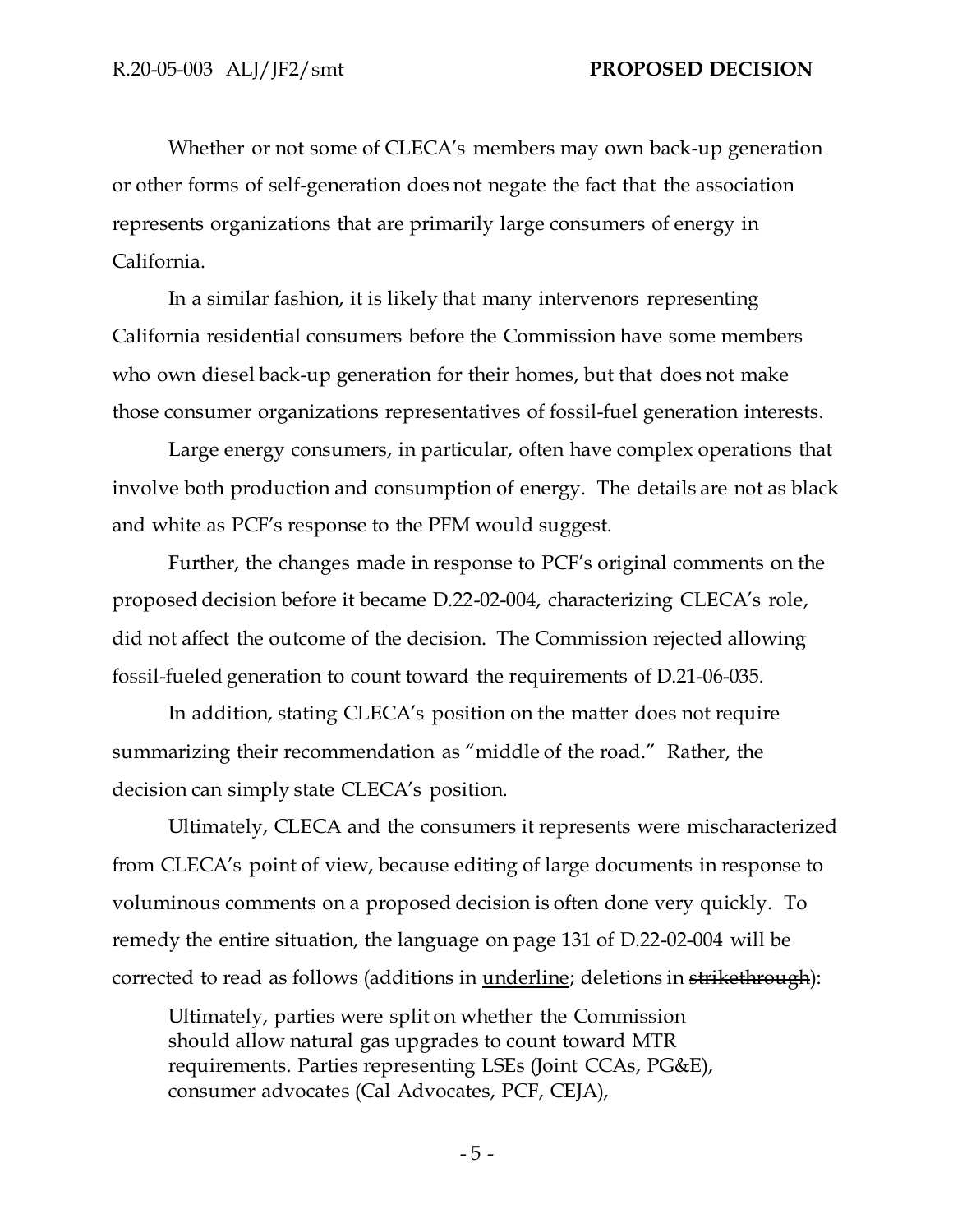environmental parties (EDF, UCS, Sierra Club, NRDC, DOW), and a business group (AEE) opposed counting gas upgrades toward MTR requirements. CLECA, an organization of large customers that participate in demand response, recommended an approach focused on reliability. Owners and operators of gas-fired generators and their trade association groups generally supported procurement of gas-fired resources (CLECA, Calpine, Diamond, IEP) as did AReM and Shell.

### **5. Comments on Proposed Decision**

The proposed decision of ALJ Julie A. Fitch in this matter was mailed to the parties in accordance with Section 311 of the Public Utilities Code and comments were allowed under Rule 14.3 of the Commission's Rules of Practice and Procedure. Comments were filed on \_\_\_\_\_\_\_\_\_\_, and reply comments were filed on  $\rule{1em}{0.15mm}$  by  $\rule{1.15mm}{0.15mm}$ .

## **6. Assignment of Proceeding**

Clifford Rechtschaffen is the assigned Commissioner and Julie A. Fitch is the assigned ALJ in this proceeding.

## **Findings of Fact**

1. The proposed decision form of D.22-02-004 originally did not include any characterization of CLECA.

2. The proposed decision form of D.22-02-004 was edited in response to comments from PCF and the revised version included a phrase listing CLECA, along with several other organizations, as "owners and operators of gas-fired generators and their trade association groups."

3. The revised characterization of CLECA's comments in response to PCF's comments on the proposed decision did not affect the outcome of D.22-02-004.

4. CLECA's description of the organization's purpose, included in its motion for party status and numerous sets of comments, includes characterization of its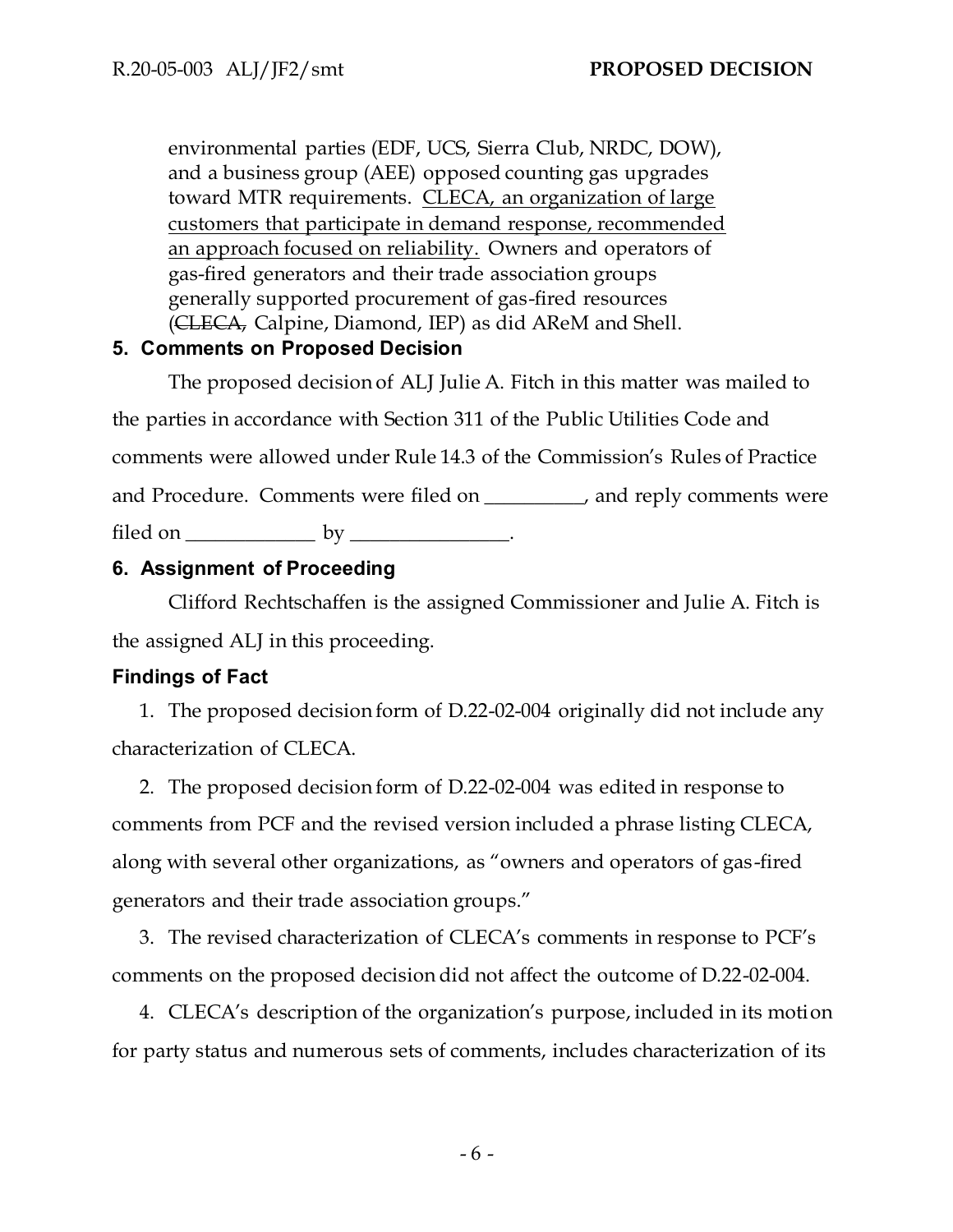members as large industrial customers and participants in demand response programs.

### **Conclusions of Law**

1. The characterization of CLECA as representing owners and operators of gas-fired generators in D.22-02-004 on page 131 was an inadvertent editing error.

2. CLECA's PFM should be granted, as modified herein.

3. D.22-02-004 should be corrected to focus on the substantive comments that CLECA made.

# **O R D E R**

## **IT IS ORDERED** that:

1. The March 11, 2022 California Large Energy Consumers Association

Petition for Modification of Decision 22-02-004 is granted in part, as revised in

Ordering Paragraph 2.

2. The text on Page 131 of Decision 22-02-004 is revised as follows (additions

in underline; deletions in strikethrough):

Ultimately, parties were split on whether the Commission should allow natural gas upgrades to count toward [mid-term reliability] MTR requirements. Parties representing [load serving entities] LSEs (Joint [community choice aggregators] CCAs, [Pacific Gas and Electric Company] PG&E), consumer advocates ([Public Advocates Office] Cal Advocates, [Protect Our Communities Foundation] PCF, [California Environmental Justice Alliance] CEJA), environmental parties ([Environmental Defense Fund] EDF, [Union of Concerned Scientists] UCS, Sierra Club, [Natural Resources Defense Council] NRDC, [Defenders of Wildlife] DOW), and a business group ([Advanced Energy Economy] AEE) opposed counting gas upgrades toward MTR requirements. CLECA, an organization of large customers that participate in demand response, recommended an approach focused on reliability.